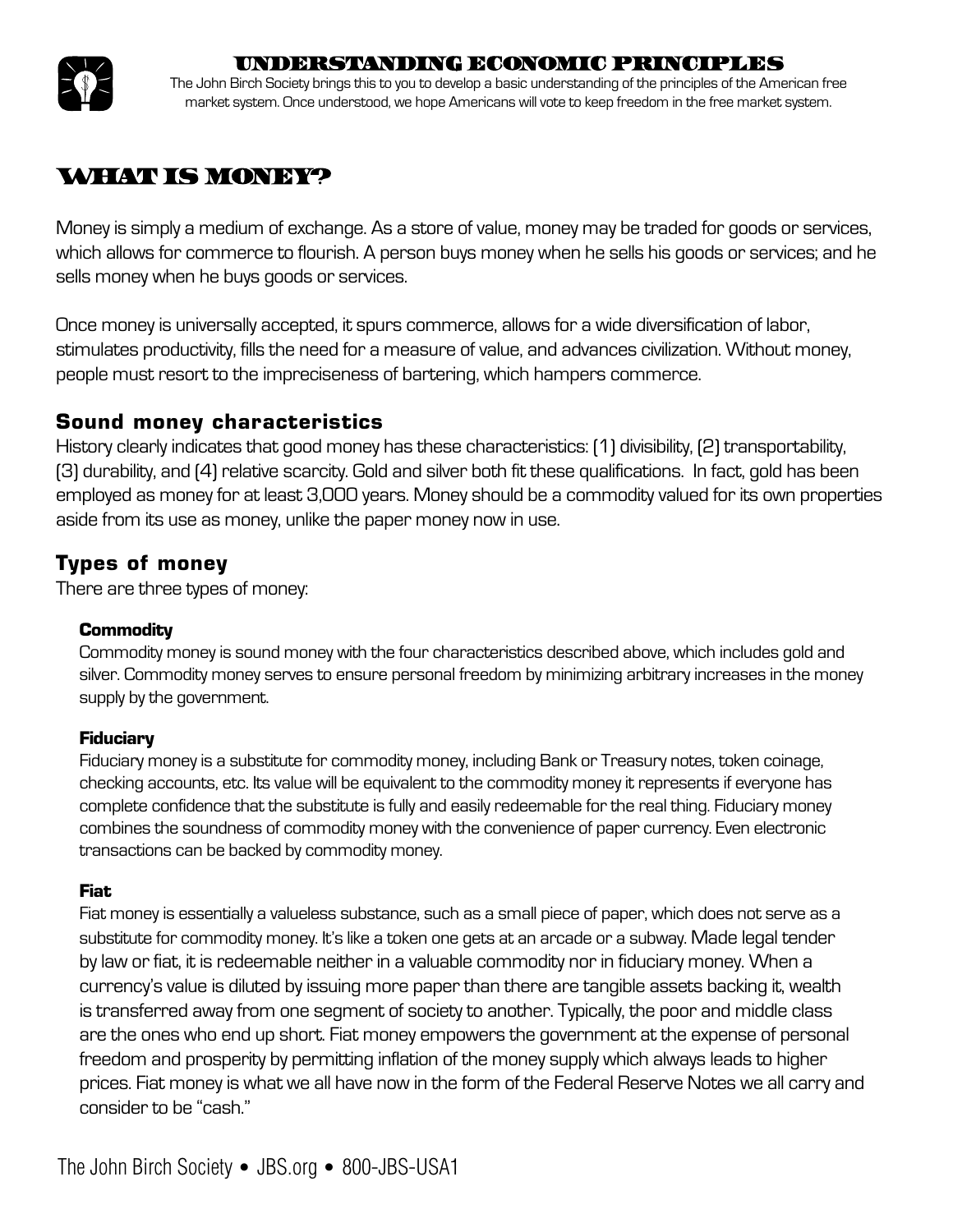

The John Birch Society brings this to you to develop a basic understanding of the principles of the American free market system. Once understood, we hope Americans will vote to keep freedom in the free market system.

# WHAT DOES THE CONSTITUTION SAY ABOUT MONEY?

Regarding money, the Constitution grants the following powers to Congress in Article I, Section 8: "To coin money, regulate the value thereof, and of foreign coin, and fix the standard of weights and measures; To provide for the punishment of counterfeiting the securities and current coin of the United States."

The founders intended "to coin money" to mean taking precious metal and stamping it into coinage for use as a medium of exchange.

### **James Madison explains further:**

By "regulate the value thereof, and of foreign coin," power was granted to Congress to create what James Madison explained was "uniformity in the value" of both domestic and foreign coin. The founders sought to prevent disputes about the value of domestic and foreign coinage among the states, and by the states with foreign nations, so they gave power to Congress to keep this from occurring.

The Constitution lists no grant of power to Congress to print paper money or emit "bills of credit," the term for paper money in common use at the time. And if no such power was granted, Congress has no authority to engage in the process — or to delegate it to any central bank including the Federal Reserve.

## **Counterfeiting**

As for the constitutional grant of power to punish counterfeiters of both "the securities and current coin of the United States," the founders intended that the same governmental unit possessing power to insure uniformity in the value of the coin of the United States would also have the power to punish anyone who counterfeits it. Note that there was no power given to punish counterfeiters of U.S. paper money or bills of credit, since the Constitution does not authorize U.S. paper money or bills of credit.

While Article I, Section 8 granted specific powers to the federal government, Article I, Section 10 lists restrictions on state power. These restrictions were freely accepted by the delegates. Yet they agreed to several prohibitions including:

"No State shall … coin money; emit bills of credit; make anything but gold or silver a tender in payment of debts...."

Thus, the Constitution clearly states that the only permissible legal tender is gold and silver money.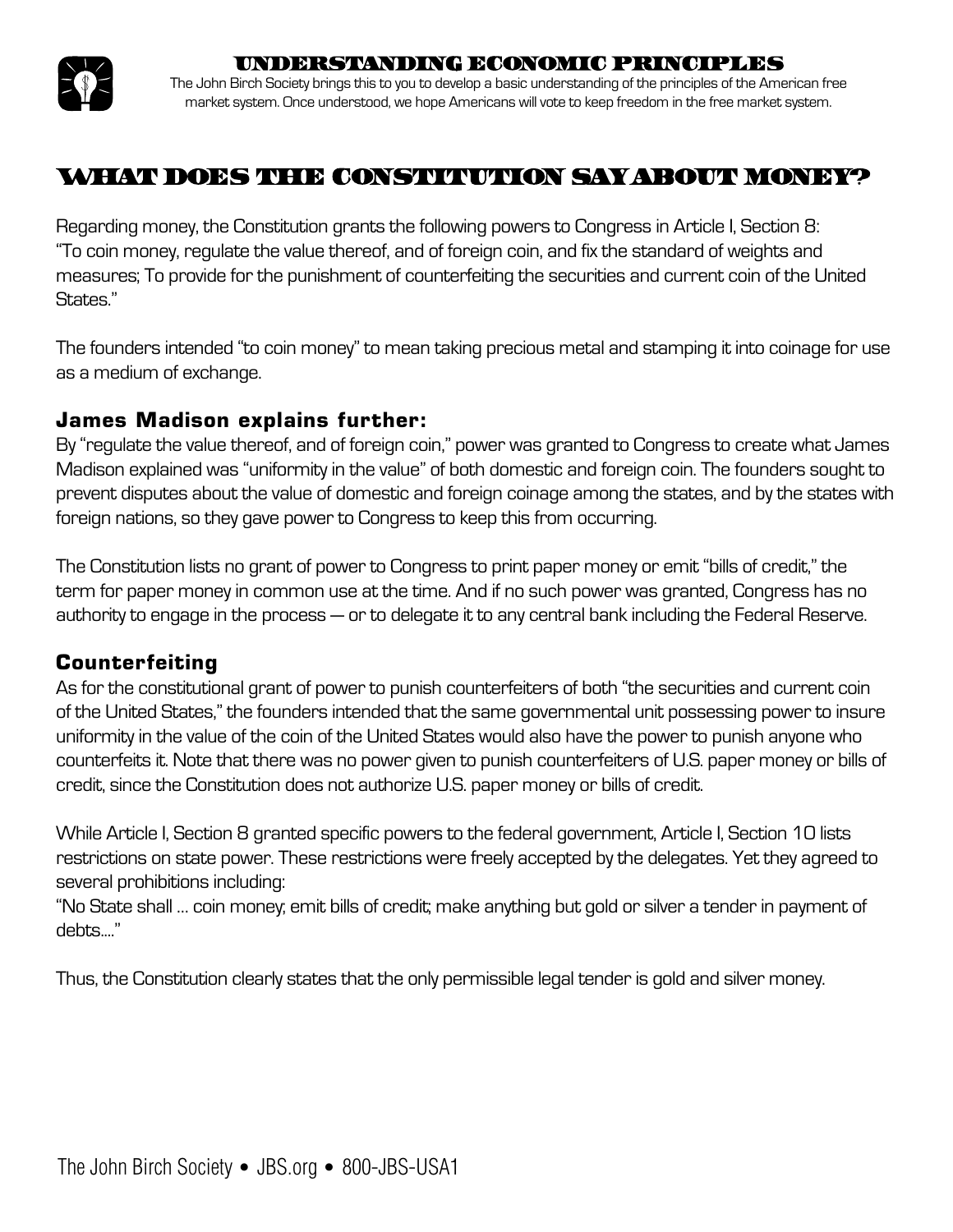

The John Birch Society brings this to you to develop a basic understanding of the principles of the American free market system. Once understood, we hope Americans will vote to keep freedom in the free market system.

## **WHAT IS INFLATION?**

Inflation is an increase in the amount of currency in circulation, resulting in a relatively sharp and sudden fall in its value and a general rise in prices.

## **Value Stolen**

During inflation, the value of money ends up in the possession of whoever does the inflating. The counterfeiter is the simplest example of an inflator at work. If he produces some good-looking bills, he can "spend" them and walk away with someone else's goods or services for the cost of paper, ink, and some time on a printing press. He has traded essentially worthless paper for valuable goods.

The previous owner of the goods or the provider of the services is left holding the counterfeit bills. If he fails to realize that they're counterfeit, he will pass them on in some other transaction. In virtually all cases, the fact that the bills are illegitimate will eventually be discovered and someone will be defrauded.

If the counterfeit currency is not discovered to be bogus and the counterfeiter continues to introduce quantities of it into the system, then all holders of currency are defrauded. Inflation, in a very real sense, steals from those who hold money. When practiced by governments, inflation is a hidden tax on all holders of money including all deposits and investments denominated in the unit of currency being inflated.

## **Inflation as a Hidden Tax**

Properly and simply defined, taxation is the taking of the wealth of the people by government. Inflation fits that definition exactly, just as surely as does an income tax, a sales tax, or any other kind of tax. Therefore, anyone figuring his tax bill must add amounts taken not only via income tax, corporation tax, excise tax, and others, but also the hidden tax of inflation.

## **How the Federal Reserve Inflates**

Simply put, the Federal Reserve creates currency with a simple bookkeeping entry and then purchases government securities (Treasury bills, bonds, or notes) on which it then collects interest. This newly created currency expands the money supply, which constitutes inflation of the money supply.

Inflation is a tactic turned to by governments in debt, a hidden way of forcing the people to pay for programs they would not allow if direct taxation were demanded of them.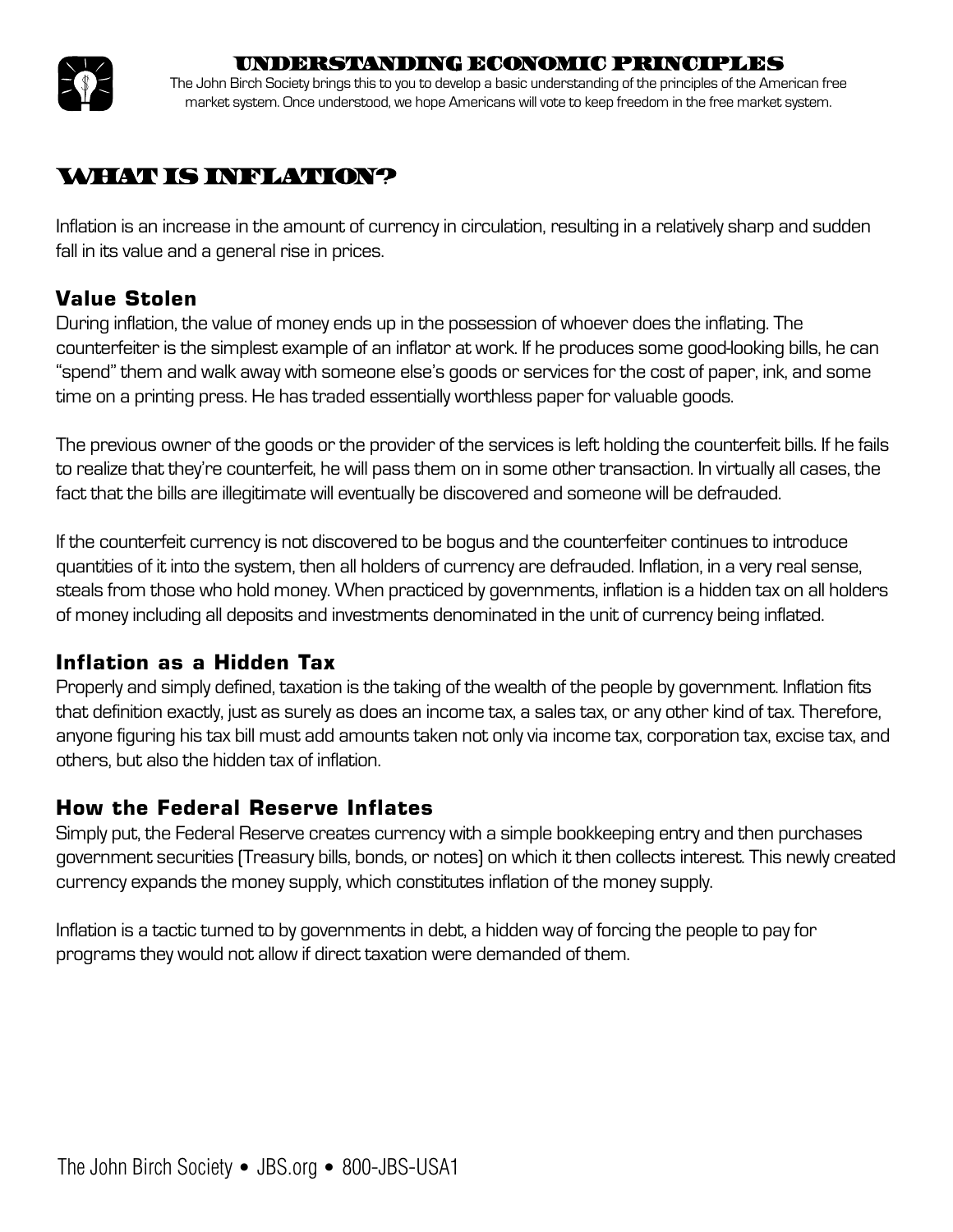

The John Birch Society brings this to you to develop a basic understanding of the principles of the American free market system. Once understood, we hope Americans will vote to keep freedom in the free market system.

# WHAT IS THE FEDERAL RESERVE?

Congress established the Federal Reserve on December 22, 1913, to control the U.S. money supply and interest rates.

The Fed is not a federal agency and not a private corporation, but rather a hybrid of the two. This central bank is the third under the U.S. Constitution. The previous two were rejected amidst controversies over their artificial inflation of the money supply, abandonment of sound money, and lack of constitutional authorization.

## **No Oversight**

No branch of the federal government owns any portion of the Fed, and there is no official oversight of the Fed from Congress or any government entity, even though the Fed claims otherwise. It alone is responsible for controlling the money supply and has special powers to invoke extraordinary actions during times of "economic crisis." In essence, the Fed can manipulate the entire economy by creating inflation or deflation, recession or boom, and sending the stock market up or down at whim.

The Fed's website suggests that its duties fall into four general areas: conducting the nation's monetary policy; supervising and regulating banking institutions; maintaining the stability of the financial system; and providing financial services to depository institutions, the U.S. government, and foreign official institutions.

## **Mismanagement**

Yet, since the establishment of the Federal Reserve, the U.S. dollar has lost over 95% of its purchasing power while the Fed maintains a monopoly over the issuance of bank notes or cash. The temptation to issue more paper money than can be redeemed by the issuing agency has proven irresistible. This inflationary policy produces predictable results: people are defrauded, commerce slows, confidence in the credit of the U.S. suffers, and bankers, merchants, and their allies in politics become wealthy.

Powerful banking interests like to blame their failures on deregulation or "free banking," even though competition among banks would lead to a healthier marketplace. Honest banks would remain in business; fraudulent banks would fail; and bank customers would have learned a great deal about honest banking, honest bankers, and honest money. The nation would be spared future agony because of the awareness of the people and free banking.